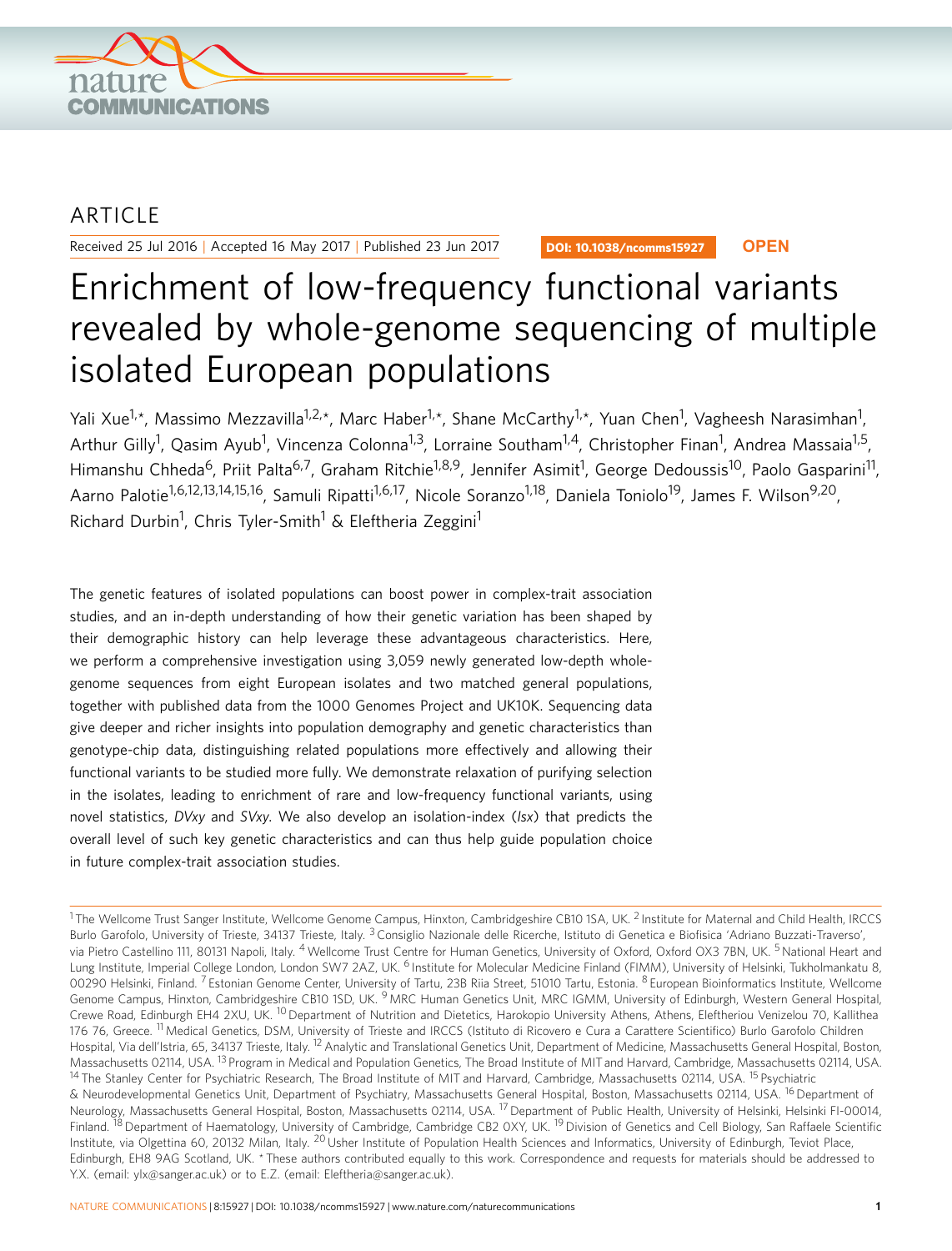opulation variation in disease susceptibility has been shaped by environment, demography and evolutionary history. Isolated populations (isolates) have generally experienced bottlenecks and strong genetic drift, so by chance some deleterious rare variants have increased in frequency while some neutral rare variation is lost, both helpful characteristics for the discovery of novel rare variant signals underpinning complex traits $1-3$ . Studies to date have focused on individual isolates and have identified several disease-associated signals $4^{-12}$ . However, isolates differ in the time when they became isolated, their initial population size, the level of gene flow from outside and other historical demographic factors, and consequently also differ in their power for association studies<sup>2</sup>. We thus generate and analyse low-depth  $(4\times -10\times)$  whole-genome sequences (WGS) from eight cohorts drawn from isolated European populations and compare each isolate with the closest non-isolated (general) population, for which we also generate or access WGS data. We then investigate empirically how these historical differences influence the population-genetic properties of isolates, and frame these insights in terms of their consequences for study design in complex trait association studies.

# Results

Samples, sequencing and QC. The data set includes newly generated low-depth (4x–10x) WGS from eight cohorts drawn from isolated European populations: one each from Kuusamo in Finland (FIK) and Crete in Greece (GRM $13$ ), four from Friuli-Venezia Giulia in Italy (IF1, IF2, IF3 and IF4 ([ref. 14](#page-5-0))), and one each from Val Borbera in Italy  $(IVB<sup>15</sup>)$  and the Orkney Islands in the UK (UKO $16$ ); and the closest non-isolated (general) population: Finland ( $FIG<sup>9</sup>$  $FIG<sup>9</sup>$  $FIG<sup>9</sup>$ ), Greece (GRG), together with publicly available data for Italy  $(ITG<sup>17</sup>)$  and UK  $(UKG<sup>18</sup>)$  $(UKG<sup>18</sup>)$  $(UKG<sup>18</sup>)$  ([Fig. 1a](#page-2-0) and Supplementary Table 1). We generated a superset of variants called in these cohorts and all 26 population samples in the 1000 Genomes Project Phase 3 [\(ref. 17\)](#page-5-0), and performed multi-sample genotype calling across all 9,375 samples (3,059 from the current study, 2,353 from the 1000 Genomes Project Phase 3 release and 3,781 from UK10K). Both individual population and amalgamated genotype call data, which have greater than 99% concordance with genotyping data (Supplementary Table 2), are available to the scientific community (Data availability).

General description of the variants in the isolates. We identified approximately 12.2 million variants with minor allele frequency (MAF)  $\leq$  2% (rare), 5.5 million with MAF  $>$  2– $\leq$  5% (low-frequency) and 8.3 million variants with MAF  $> 5\%$  (common) across the ten populations newly sequenced here (eight isolates, GRG and FIG). Of these, 10.5, 0.7 and 0.3%, respectively, are novel ([Table 1](#page-2-0) and Supplementary Table 3). As expected, most of the isolates have lower numbers of variant sites per genome than their closest general population (Supplementary Fig. 1, Supplementary Table 5). We find  $\sim$  188,000– $\sim$  513,000 variants that are common with  $MAF > 5.6\%$  in each isolate but with MAF $\leq$ 1.4% in its closest general population [\(Table 1](#page-2-0));  $\sim$  30,000– 122,000 of these per isolate have frequency  $\leq$ 1.4% in all the general samples studied, among which  $\sim$  150– $\sim$  700 in coding regions and  $\sim$  500– $\sim$  2,800 genome-wide are deleterious (Supplementary Table 4). These common and low-frequency variants are thus useful markers for whole-genome association studies in these populations and some of them (if absent from the general population) could potentially lead to novel association signals. They include known examples such as rs76353203 (R19X) in APOC3 in GRM, which is associated with high-density lipoprotein and triglyceride levels<sup>6</sup>.

Population-genetic analyses in the isolates. Previous population-genetic studies of isolates have, with some exceptions<sup>11,19</sup>, been based on common variants found on genotyping arrays, and have illustrated general characteristics such as low genetic diversity and longer shared haplotypes<sup>9,13-15,19,20</sup>. Rare variants discovered from sequencing are on average more recent in origin than common variants $21$  and therefore more powerful for distinguishing closely related populations and more informative about recent demographic history. We find that isolates are, as expected, genetically close to their matched general population in principal component analyses (PCA),  $ADMIXTURE^{22}$  $ADMIXTURE^{22}$  $ADMIXTURE^{22}$  and TreeMix<sup>[23](#page-5-0)</sup> using common variants ([Fig. 1b](#page-2-0), Supplementary Figs 2–5 and Supplementary Table 6), but PCA using rare and low-frequency variants, as found previously<sup>24</sup>, distinguishes them more clearly from the general population and also from other isolates, particularly among the Italian samples ([Fig. 1c,](#page-2-0) Supplementary Fig. 2). The majority of sharing of variants present just twice across all samples of 36 individuals from each population  $(f_2$  variants<sup>[21](#page-5-0)</sup>) takes place within the same population, and the isolates generally share more with their closest general population than with other populations. This latter trend, however, is not apparent for IF1–IF4, who show little sharing with any other population, pointing to a greater level of isolation and lower level of gene flow with their general population [\(Fig. 1d](#page-2-0), upper triangle and Supplementary Fig. 7), which is confirmed by  $\hat{f}3$ -statistics<sup>[25](#page-5-0)</sup> comparing with a worldwide population panel of HGDP-CEPH samples using common SNPs (Supplementary Fig. 6).  $f_3-f_{10}$  variant sharing demonstrates sharing by ITG and IVB with both Greek and UK populations ([Fig. 1d](#page-2-0), lower triangle and Supplementary Fig. 7), potentially indicative of their more ancient heritage.

Population demographic history. All populations studied here, both isolates and general, appear to have shared a comparable effective population size (Ne) history before 20 thousand years ago (KYA) based on the multiple sequentially Markovian coalescent method<sup>26</sup> (Supplementary Fig. 9). The isolates diverged from their general populations within the last  $\sim$  5,000 years based on LD estimations<sup>[27](#page-5-0)</sup> (Supplementary Table 7 and Supplementary Fig. 8) and yet had sharp decreases in their population sizes in more recent times as estimated using inferred long segments of identity by descent  $(BD)^{28}$  $(BD)^{28}$  $(BD)^{28}$  ([Fig. 1e,f](#page-2-0) and Supplementary Fig. 10). Different isolates also split from their respective general populations at different times. For example, IF1–IF4 split from ITG  $\sim$  4–5 KYA, while most other isolates split from their general populations within the last  $\sim$  1,000 years (Supplementary Table 7).

The different demographic histories of different isolates should lead to different genetic characteristics. To summarize these features in a single quantitative measure that can be calculated from genotype data, as well as sequence data, we developed an isolation index (Isx) which combines information on the divergence time from the general population (Tdg), Ne and migration rate  $(M)$ , such that early-divergence-time isolates with small Ne and low M have a high Isx value ([Fig. 2a](#page-3-0) and Supplementary Fig. 11). The different isolates show different Isx values: IF1, IF2, IF3 and IF4 have the highest, while IVB has the lowest (Supplementary Table 8). Isx values are highly correlated with other population-genetic characteristics (for example, [Fig. 2b,c,](#page-3-0) Supplementary Table 11), such as genome-wide pairwise  $F_{ST}$  between isolates and their matching general population (reflecting the genetic drift of the isolates) (Supplementary Fig. 12), the total length and number of runs of homozygosity (ROH) (Supplementary Fig. 13), inbreeding coefficient (F) (Supplementary Fig. 14) and length of LD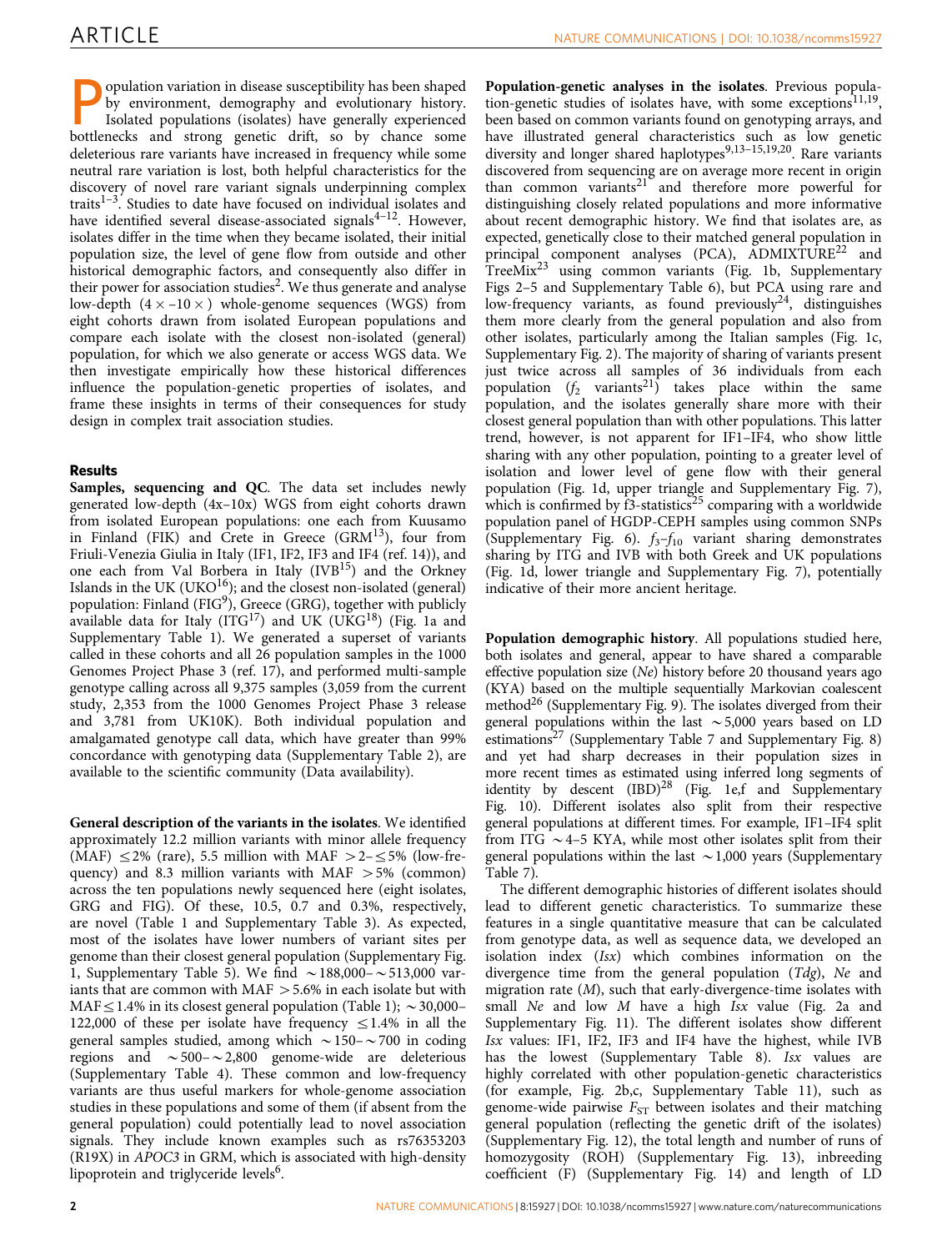<span id="page-2-0"></span>

Figure 1 | General characteristics and demographic history of isolated and matched general populations. (a) Geographical locations of samples. The base map was plotted in R using the mapdata package and circles were added using Photoshop. (b) PCA using common variants. (c) PCA using low-frequency variants. (d) Sharing of rare variants within and between populations. Upper left triangle:  $f_2$  variants; lower right triangle  $f_3$ – $f_{10}$  variants. (e) Effective population size (Ne) inferred from IBDNe for UKO and UKG during the past nine KY. (f) The lowest Ne inferred by IBDNe for all populations for the past three KY, plotted as a function of the time at which it occurred.

| <b>POP</b>       | $\mathbf n$ | average<br>depth | MAF $\leq$ 2% |        | $MAF > 2 - \leq 5\%$ |        | MAF > 5%  |        | <b>Novel common SNPs in</b><br>isolate* | <b>Novel common SNPs in</b><br><i>isolate</i> |
|------------------|-------------|------------------|---------------|--------|----------------------|--------|-----------|--------|-----------------------------------------|-----------------------------------------------|
|                  |             |                  | total         | novel% | total                | novel% | total     | novel% |                                         |                                               |
| <b>FIK</b>       | 377         | 4x               | 4,066,373     | 10.90  | 1,553,076            | 1.20   | 6,025,077 | 0.70   | 190,527                                 | 70,579                                        |
| FIG              | 1,564       | 6x               | 6,548,833     | 11.80  | 1,540,915            | 0.80   | 6,053,704 | 0.70   | na                                      | na                                            |
| <b>GRM</b>       | 249         | 4x               | 5.129.513     | 7.20   | 1.447.981            | 1.10   | 6.111.923 | 0.80   | 513,272                                 | 49,884                                        |
| GRG <sup>‡</sup> | 99          | $10 - 30x$       | 3.757.110     | na     | 1,321,955            | na     | 5,842,537 | na     | na                                      | na                                            |
| IF <sub>1</sub>  | 60          | $4-10x$          | 1,456,881     | 1.30   | 1.420.929            | 1.30   | 5.890.714 | 0.80   | 320,191                                 | 119.157                                       |
| IF <sub>2</sub>  | 45          | $4-10x$          | 1,063,098     | 1.30   | 1.554.145            | 1.00   | 6,001,568 | 0.80   | 273,694                                 | 94.496                                        |
| IF <sub>3</sub>  | 47          | $4-10x$          | 961.059       | 1.30   | 1,455,284            | 1.10   | 6,068,304 | 0.80   | 299,603                                 | 107.281                                       |
| IF4              | 36          | $4-10x$          | 1.030.673     | 1.30   | 1.124.789            | 1.10   | 6,001,625 | 0.80   | 308,356                                 | 122,254                                       |
| <b>IVB</b>       | 222         | 6x               | 4.857.767     | 1.60   | 1.396.799            | 0.80   | 6,112,476 | 0.80   | 188,972                                 | 30,284                                        |
| <b>UKO</b>       | 397         | 4x               | 5.963.416     | 11.70  | 1.471.782            | 0.80   | 6,047,383 | 0.80   | 193,300                                 | 36,512                                        |
| Total            | 3.096       |                  | 12.218.797    | 10.50  | 5.503.179            | 0.70   | 8,301,524 | 0.30   |                                         |                                               |

'Novel' variants are those not found in 1000 Genomes Project Phase 3 or UK10K project.

\*Variants that are common (minor allele frequency, MAF≥5.6%, alternative allele count ≥4) in an isolated population but not common (MAF<1.4%, alternative allele count ≤1) in its closest general population.

 $\frac{1}{2}$ Yariants that are common (MAF $\geq$ 5.6%, alternative allele count  $\geq$ 4) in an isolated population but not (MAF<1.4%, alternative allele count  $\leq$ 1) in any of the general populations.  $\ddagger$ Different variant calling procedure in this population.

(Supplementary Figs 15 and 16 and Supplementary Tables 9 and 10). All these characteristics are correlated, but the pairwise correlation coefficients show that Isx is a slightly better overall predictor of the other measures than any single existing measure

([Fig. 2c](#page-3-0), Supplementary Fig. 17 and Supplementary Table 11); moreover, it is potentially more robust to confounding factors as it is calculated from three demographic parameters, while the others are all based on single measurements.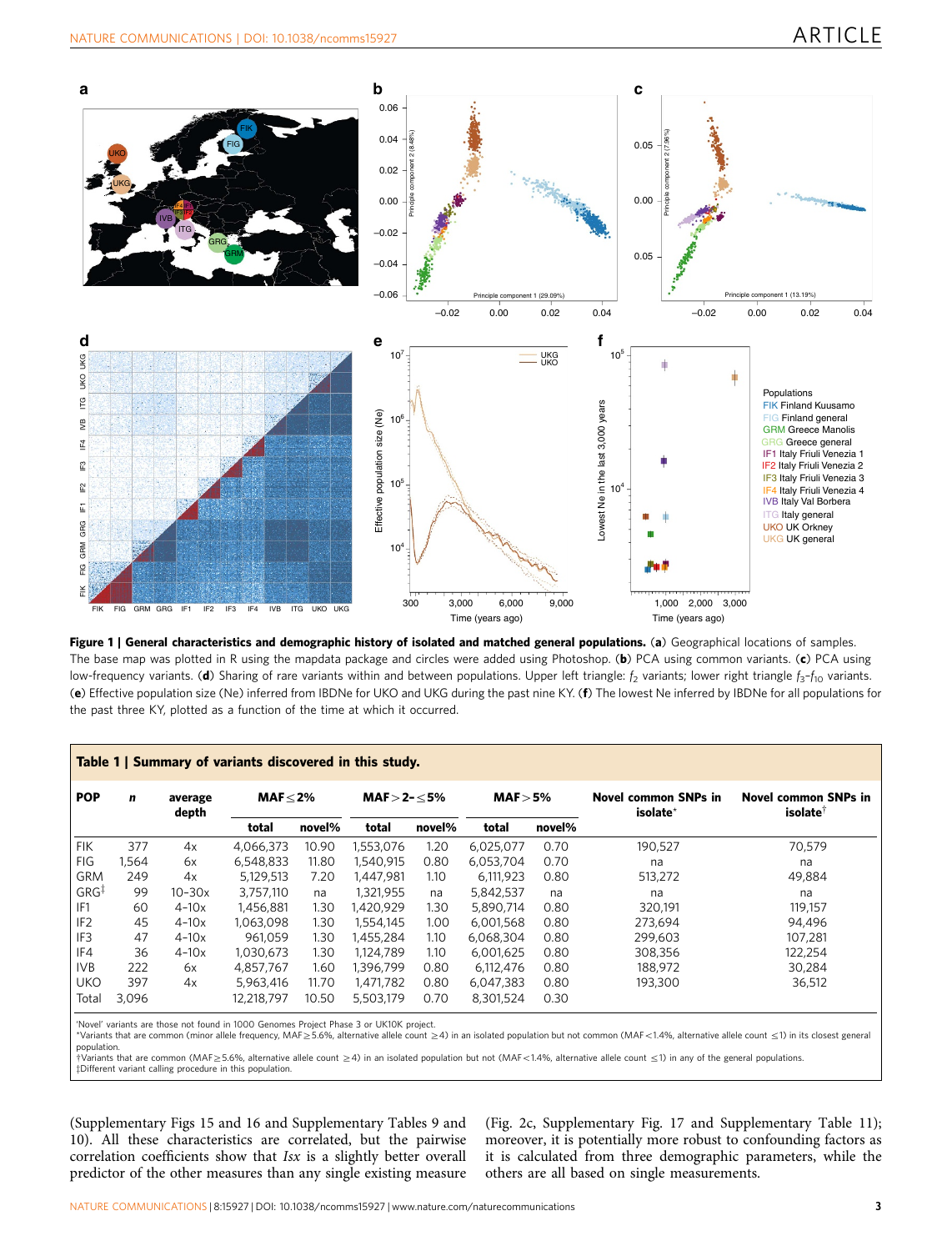<span id="page-3-0"></span>

Figure 2 | Isolation index (Isx) and its correlation with other genetic measures. (a) Information summarized in Isx. (b) Example of the correlation between Isx and other statistics, here DVxy-coding. (c) Summary of the correlations between Isx and other population-genetic statistics. All the correlation coefficients are high and statistically significant.

Purifying selection analyses. Several lines of evidence suggest relaxed purifying selection in the isolates due to their reduced Ne, although as expected we do not detect substantially increased genetic load per genome using the  $Rxy$  statistic<sup>[29](#page-6-0)</sup> based on all of the variants in the genomes ([Fig. 3a](#page-4-0) and Supplementary Table 12). First, we see different levels of enrichment of lowfrequency functional variants in isolates ([Fig. 3b,c](#page-4-0), Supplementary Tables 13 and 14, Supplementary Fig. 18a) quantified by a new statistic, DVxy-coding, developed here (DV: drifted variants). DVxy-coding measures the ratio of functional coding variants (missense plus loss-of-function (LoF)) in isolates compared to the closest general population (and vice-versa), adjusted for the corresponding ratios of intergenic variants in order to correct for the effect of genetic drift. We applied this only to a subclass of DVs, defined as low-frequency (2–5%, the best choice according to the sample size we have) in any isolate, yet at least three-fold higher than in the closest general population (and vice versa). We find that  $D Vxy$ -coding is  $>1$  in all isolates and  $<1$  in all general populations [\(Fig. 3c,](#page-4-0) Supplementary Fig. 18a and Supplementary Table 13). We also calculated a similar DVxy-wg statistic by stratifying whole-genome variants according to their combined annotation dependent depletion (CADD) score (0–5, neutral variants; 5–10, mildly deleterious; 10–20, deleterious; and  $>$  20, highly deleterious; these cut-off choices balance the number of variants in each bin to allow us comparable statistical power among all bins, although the conclusions are robust to the particular cut-off values chosen and different bins (Supplementary Figs 18b and 19)). The DVxy-wg values are differentiated for variants with CADD score of 10–20 and significantly so (assessed using the jack-knife bootstrap method) for ones with CADD scores  $>$  20, with DVxy-wg values  $>$ 1 in all isolates and  $\langle 1 \rangle$  in all general populations [\(Fig. 3b,](#page-4-0) Supplementary Fig. 18b and Supplementary Table 14). This demonstrates enrichment of low-frequency functional variants, both coding and genome-wide with CADD score  $>10$ , in the isolated populations. Moreover, both DVxy-coding and DVxy-wg values are correlated with Isx, suggesting that different isolation characteristics lead to different levels of enrichment of functional variants.

We also investigated the relaxation of purifying selection by assessing functional (missense) singleton variants (SV) pooled for all of the genes that have at least one singleton missense or synonymous variant in a pair of populations (one isolate and its general population), correcting with pooled synonymous variants (SVxy statistic,). We find a substantial deviation from 1 for functional singletons in all of the isolates [\(Fig. 3d](#page-4-0) and

Supplementary Table 15), with SVxy values positively correlating with Isx (Fig. 2c and Supplementary Fig. 20). We also find that the proportion of relaxed essential genes<sup>[30](#page-6-0)</sup> with  $SVxy > 1$  in isolates is significantly higher than in the general population (Supplementary Table 15). Such rare and low-frequency drifted functional variants, measured by both  $S Vxy$  and  $D Vxy$ , are particularly relevant for boosting the power of association studies<sup>[6](#page-5-0)</sup>.

Positive selection analyses. We do not find convincing evidence for positive selection in any isolate using deltaDAF<sup>31</sup>, PCAdapt<sup>32</sup> or singleton density score  $(SDS)^{33}$ , although we do identify some highly differentiated variants (Supplementary Fig. 21 and Supplementary Tables 16 and 17), including in the proteincoding genes ALK, SPNS2, SLC39A11 and ACSS2, which can nevertheless be accounted for by drift. Interestingly, we also find six highly differentiated variants shared between different isolates from Italy, IF2, IF3 and IF4, but interpret them as likely to result from drift or positive selection for the ancestral allele in the ITG (Supplementary Table 17). We find that the SDS method has little power in our samples because of their small size, and failed to detect selection even at the lactose tolerance SNP in the UKO, a known strong signal of recent selection (Supplementary Fig. 22).

# **Discussion**

Isolated populations have special characteristics that can be leveraged to increase the power of association studies, as several previous studies have shown<sup>19,34</sup>. Nevertheless, only a small proportion of functional variants have increased in frequency in any one isolate, so multiple isolates must be investigated to reveal the full diversity of associated variants. Here, we probed an extended allele frequency spectrum of variants potentially underpinning human complex disease through the analysis of WGS data in multiple isolates matched to nearby non-isolated populations, capturing common, low-frequency and rare variants. We quantified different levels of isolation resulting from different demographic histories and have demonstrated that the Isx statistic, calculated even from SNP-chip data, reliably captures these relevant features. This study provides a systematic evaluation of the genetic characteristics of multiple European isolates and for the first time empirically demonstrates enrichment of rare functional variants across multiple isolates. With the advent of large-scale whole-genome sequencing, studies in isolates are poised to continue as major contributors to our understanding of complex disease etiology.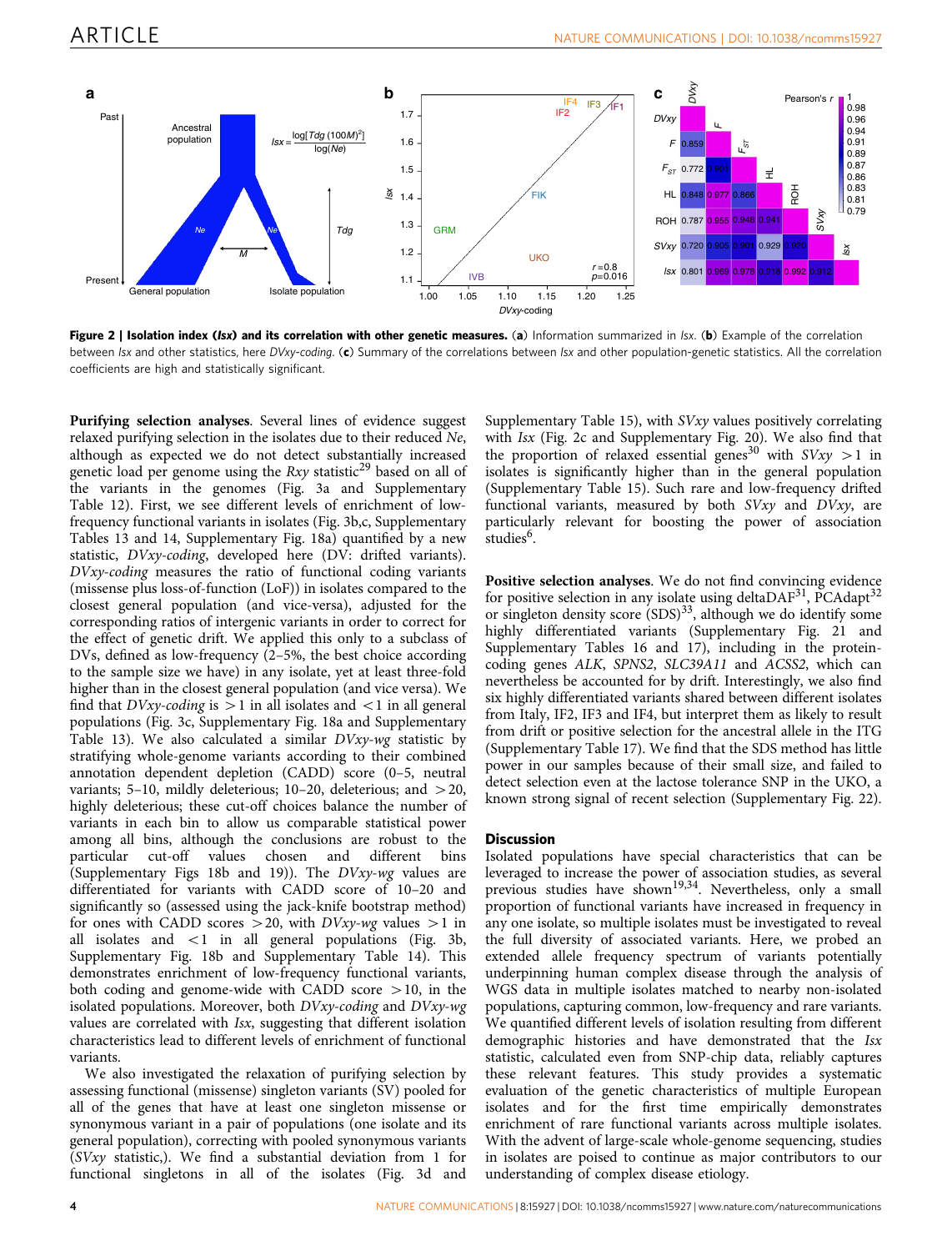<span id="page-4-0"></span>

Figure 3 | Purifying selection in the isolates and general populations. (a) Rxy-missense statistic in each isolate, showing no evidence for increased genetic load in the isolates. The mean and s.d. for each Rxy value from 100 bootstraps are shown. (b) DVxy-wg (DVxy-whole genome) statistic in isolates and general populations, stratified by CADD score, showing enrichment of highly functional low-frequency variants. (c) DVxy-coding statistic in isolates and general populations, showing enrichment of low-frequency missense variants in isolates. (d) SVxy-missense statistic in each isolate, showing relaxation of purifying selection in isolates in singletons. The s.e.'s for both DVxy and SVxy were calculated by randomly sampling data from 20 chromosomes 100 times. All of these analyses are based on the minimum-sample-size data set (36 individuals from each population).

#### **Methods**

Data set and variant calling. The data set includes 3,059 whole-genome lowdepth sequences generated at The Wellcome Trust Sanger Institute using the Illumina Genome Analyzer II and Illumina HiSeq 2000 platforms, as well as 100 high-depth sequences from the Illumina HiSeq X Ten [\(Fig. 1a](#page-2-0) and Supplementary Table 1). Informed consent was obtained from all subjects and the study was approved by the HMDMC (Human Materials and Data Management Committee) of the Welcome Trust Sanger Institute. The multi-sample genotype calling across all of the low-coverage sequencing data from the current study, as well as 2,353 from the 1000 Genomes Project Phase 3 release, and 3,781 from UK10K (a total of 9,375) was performed with the defined site selection criteria (Supplementary Note). Genotype likelihoods were calculated with samtools/ bcftools (0.2.0-rc9) and then genotypes were called and phased using Beagle v4 (r1274) [\(ref. 35\)](#page-6-0). We assessed the performance of the genotype calling from the low coverage data using the available genotype chip data for a subset of the cohorts consisting of 4,665 individuals, and calculated the discordance rates on chromosome 20 separately for the categories REF-REF, REF-ALT and ALT-ALT.

The sample sizes are very different across these collections, and we used three different standard-sized subsets of the samples for different analyses: (1) the whole data set; (2) the sample-size-matched data set, obtained either by randomly selecting samples from general population to match the isolated population (for example, we randomly select 377 from FIG to match FIK), or by randomly selecting a subset of the isolated population to match the general population (for example, we randomly select 108 IVB to match the general population ITG); (3) the minimum-sample-size data set of 36 individuals per population. By doing this, we maximize the use of the data for different analyses, and we specify which data set is used for each analysis. The sequencing depth is also different across different populations, within a 2.5-fold range (apart from GRG, in which variants were called differently, details in Supplementary Notes), and we allowed for these differences when interpreting the results.

Variant counts. We first re-annotated all variants using the Variant Effect Predictor annotation from Ensembl 76 with the '- pick' option, which gives one annotation per variant. We then performed variant counting at both the population and individual level, stratifying by functional categories and frequency bins. These counts were either plotted in figures or summarized as median values in tables. We carried out these analyses using both the sample-size-matched data set and the minimum-sample-size data set.

Population-genetic analyses. We used the whole data set for the analyses in this section, unless otherwise specified. PCAs were performed separately with common variants or rare variants using EIGENSTRAT v.501 [\(ref. 36\)](#page-6-0). Shared ancestry between the populations studied here was evaluated using ADMIXTURE v1.22 [\(ref. 22](#page-5-0)). The relationships between the populations studied here, combined with worldwide populations from the HGDP-CEPH panel $37$ , were also examined using

ancestry graph analyses implemented in TreeMix v.1.12 ([ref. 23\)](#page-5-0). We also used formal test of  $f3$ -statistics<sup>[25](#page-5-0)</sup> to investigate population mixture in the history of the populations studied here, as well as worldwide populations from the HGDP-CEPH panel. Rare  $f<sub>2</sub>$  variants (with only two copies of the alternative allele in the minimum-sample-size data set) and moderately rare  $f_{3-10}$  variants (3-10 copies of the alternative allele in the same data set) are particularly informative for investigating recent human history<sup>[21](#page-5-0)</sup>. We investigated the sharing pattern of these two types of variant by summing all  $f_2$  variants or any random two alleles of the  $f_{3-10}$  variants shared by pairs of individuals. We plotted the results as a heat map using the image<sup>1</sup> function from the base R package [\(https://stat.ethz.ch/R-manual/](https://stat.ethz.ch/R-manual/R-devel/library/graphics/html/image.html) [R-devel/library/graphics/html/image.html\)](https://stat.ethz.ch/R-manual/R-devel/library/graphics/html/image.html). Variants were aggregated by pair of individuals using the 'count' function of the plyr package, then arranged in matrix form and colourized using 'colorRampPalette' from the colorspace package [\(https://cran.r-project.org/web/packages/colorspace/index.html\)](https://cran.r-project.org/web/packages/colorspace/index.html). ROH, inbreeding coefficient (F) as well as the length of LD-blocks were calculated in PLINK, and finally genome-wide  $F_{ST}$  values between isolates and their general populations were calculated with the software 4P [\(ref. 38](#page-6-0)) using the minimum-sample-size data set.

Demographic inferences. LD-based<sup>39-41</sup> demographic inference was performed in the NeON R package<sup>[27](#page-5-0)</sup> using the minimum-sample-size data set; the median and confidence interval were estimated using the 50th, 5th and 95th percentiles of the distribution of long-term Ne in each time interval. We used the multiple sequentially Markovian coalescent method $^{26}$  $^{26}$  $^{26}$  to infer demographic changes before 20,000 years ago using four individual sequences from each population. In order to account for some loss of heterozygous sites in the low-depth data, we used a slow mutation rate of  $0.8 \times 10^{-8}$  mutations per nucleotide per generation and a longer generation time of 33 years. We then estimated more recent demographic changes (from the present to  $\sim$  9,000 years ago) using IBDNe<sup>[28](#page-5-0)</sup> with the minimum-samplesize data set. We used  $IBDseq^{42}$  $IBDseq^{42}$  $IBDseq^{42}$  to detect IBD segments in sequence data from chromosome 2 in all populations. We then used IBDNe with the default parameters and a minimum IBD segment length of 2 centiMorgan (cM) units. We assumed a generation time of 29 years.

Isolation index. In order to quantify the different isolation levels of different isolates, we developed an index that combines three demographic parameters: (a)  $Tdg$ , (b) Ne and (c) the level of private isolate ancestry  $(M)$ . We call this estimate the Isolation index (Isx). It is defined as:

$$
Isx = \frac{\log \left(Tdg(100 \times M)^2\right)}{\log(Ne)}
$$

Both Tdg and Ne were inferred from the LD-based method using the NeON R package<sup>[27](#page-5-0)</sup>. M is difficult to estimate directly from SNP genotype data, so here we estimated the difference of shared ancestral components between an isolate and its general population from ADMIXTURE analysis. We ran ADMIXTURE with only one isolate and it closest general population using  $K = 2$ . We then estimated the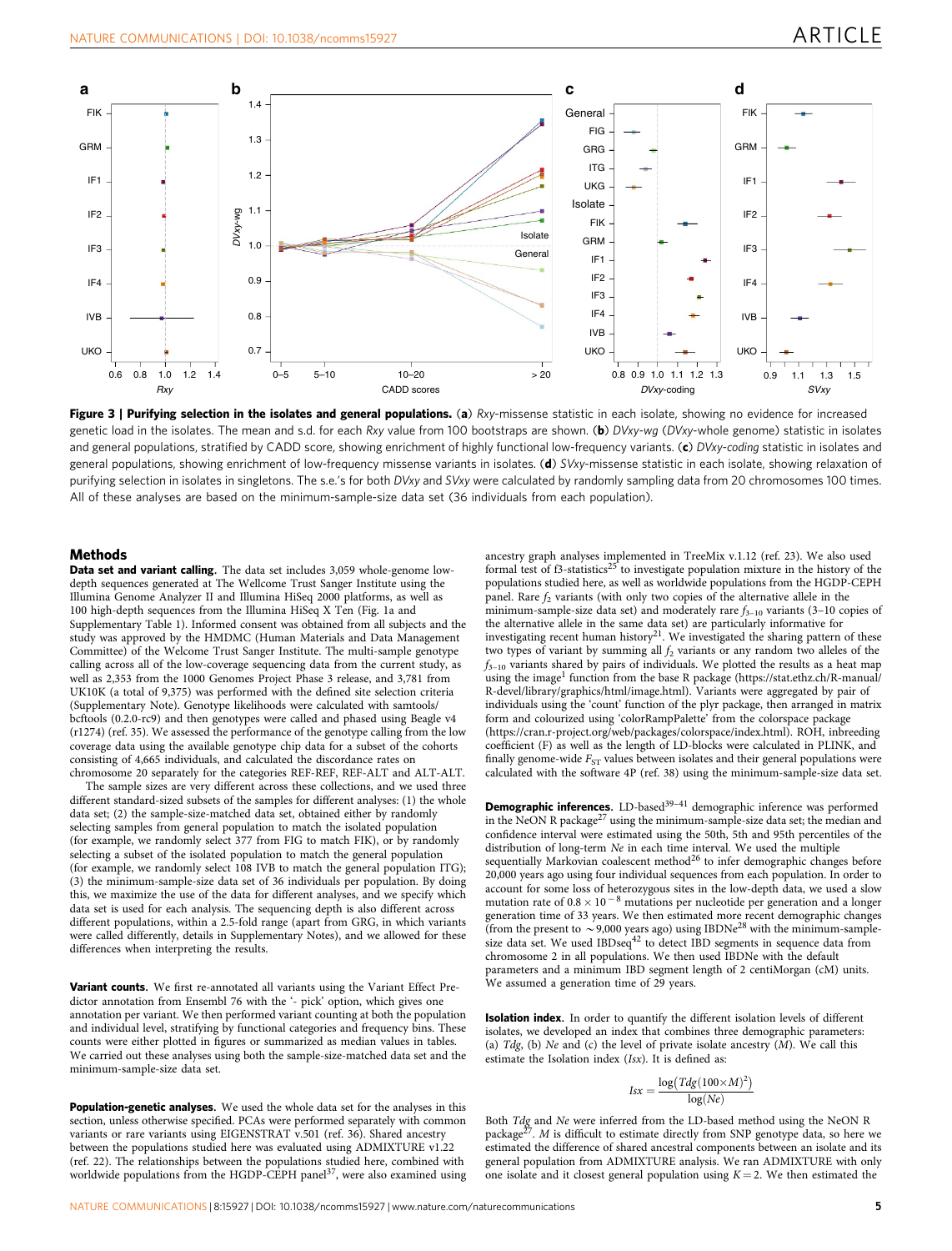<span id="page-5-0"></span>difference in the means of ancestry between the isolate and its general population. The M parameter was defined as Delta Ancestry.

**Rxy analysis.** Rxy statistics<sup>[29](#page-6-0)</sup> between each pair of populations (an isolate and its closest general population) for different functional categories were calculated using the matched-sample-size data for missense and LoF variants, including stop gain, splice donor and acceptor variants, using synonymous variants as controls (we did not use intragenic variants as control because of the ascertainment in the ITG

which has high-depth exome sequences and low depth for the rest of the genome). We also calculated  $Rxy$  statistics for variants with CADD scores<sup>[43](#page-6-0)</sup> greater than 10 and 20, using variants with CADD scores less than 5 as controls. The mean and s.d. for each Rxy value were obtained from 100 bootstraps.

**DVxy analysis.** A new statistic,  $D Vxy$ , was developed to quantify the enrichment of low-frequency functional variants in the isolates using both the matched-samplesize and minimum-sample-size data sets. It calculates the proportion of functional variants in each isolate compared with its general population, correcting for genetic drift at the same time. We calculated DVxy specifically for the subset of variants with DAF 2–5% in the isolate, and at least three times lower in its closest general population, or vice-versa. We called these variants 'drifted variants' (DV). DVxy was calculated for both coding regions and whole genomes.

For coding variants, we defined missense or missense plus LoF variants as functional variants. We counted the number of functional DVs and neutral (intergenic) DVs in each isolate (population  $x$ ) and the corresponding general population (population y). The ratio between the fraction of DV variants from the isolated population (corrected by the count of intergenic variants) and the corresponding fraction of DV variants from its general population was defined as the  $D Vxy$  statistic. If  $D Vxy$  is equal to 1, there is no enrichment for the functional DVs in the isolate; less than 1 indicates depletion, and greater than 1 indicates enrichment.

$$
DVxy \text{.coding} = \frac{\% DVx \text{ missense}}{\% DVx \text{ intergenic}} / \frac{\% DVy \text{ missense}}{\% DVy \text{ intergenic}}
$$

For the whole genome, we used different CADD score cut-offs and bins. We calculated a DV statistic by stratifying the variants according to their CADD scores (0–5, neutral variants; 5–10, mildly deleterious; 10–20, deleterious; and greater than 20, highly deleterious) for each isolate and its closest general population. We finally calculated a ratio of the fraction of DV variants (from each class) between the isolate and its general population, and vice-versa. The following formula shows the  $D Vxy$ -wg calculation for variants with CADD score between  $i$  and  $j$  in an isolate and its general population.

$$
DVxy_{\text{CADD}(ij)} = \frac{\% DVx(\text{CADD}i - j)}{\% DVy(\text{CADD}i - j)}
$$

The 95% confidence interval for each calculation was obtained by randomly sampling data from 20 chromosomes 100 times.

**SVxy analysis.** We further investigated the relaxation of purifying selection in the isolated populations using SVs. Here, we also used the minimum-sample-size data set. Another new statistic, SVxy, was developed to measure the ratio of missense versus synonymous singletons per gene in each population, as well as the ratio of the sum of singletons in all genes which have at least one singleton in the pair of the populations (one isolate and one general population). We counted the number of missense singletons and synonymous singletons per gene in each population, and SVgene was calculated as:

$$
SVgene = \frac{(SV \text{ missense count} + 1)}{(SV \text{ synonymous count} + 1)}
$$

 $SVgene > 1$  indicates relaxation of purifying selection;  $SVgene = 1$  indicates neutrality; and  $SVgene <1$  indicates purifying selection.

We then divided the gene list into essential genes<sup>[30](#page-6-0)</sup> and non-essential genes (the rest), and calculated a statistic,  $G_{SV}$ , for each population, defined as:

 $G_{SV}$  = percentage of essential genes with SVgene > 1/percentage of non-essential genes with  $SVgene > 1$ 

We finally calculated a statistic, SVxy, which is the ratio of SVpop of each isolate to SVpop of its general population. SVpop for each isolate and its general population was calculated using all genes which have at least one singleton in the pair of the populations and defined as  $S V p o p = \Sigma$  (SV missense counts)/ $\Sigma$ (SV synonymous counts).

We used the same annotation as in the variant counts. We calculated a confidence interval for each estimate using bootstrapping of 80% of the genes 100 times.

Correlation analyses. We calculated pair-wise correlation coefficients between the Isx values, population-genetic measurements ROH, F,  $F_{ST}$ , and number and length of LD blocks, as well as the newly developed statistics DVxy and SVxy using the Pearson correlation in R.

Positive selection analyses. We calculated genome-wide pairwise derived allele frequency differences (deltaDAF) for each pair of populations (an isolate and its<br>general population) as described previously<sup>[31](#page-6-0)</sup> using the matched-sample-size data set. We also carried out PCAdapt analyses $32$  for each pair of populations using the whole data set. Both analyses look for high derived allele frequency variants in the solates, and will not be affected by sample size. Finally, we ran the SDS method<sup>33</sup> using the whole UKO and UKG data sets, which have the largest sample sizes for both isolate and its general population, and thus the greatest power for this method.

Data availability. Amalgamated genotype calls across all populations studied are available through the European Genome/Phenome Archive (EGAD00001002014) with Data Access Agreement described in Supplementary Information.

#### References

- Zeggini, E. Using genetically isolated populations to understand the genomic basis of disease. Genome Med. 6, 83 (2014).
- 2. Hatzikotoulas, K., Gilly, A. & Zeggini, E. Using population isolates in genetic association studies. Brief Funct. Genomics 13, 371–377 (2014).
- 3. Zuk, O. et al. Searching for missing heritability: designing rare variant association studies. Proc. Natl Acad. Sci. USA 111, E455–E464 (2014).
- 4. Pollin, T. I. et al. A null mutation in human APOC3 confers a favorable plasma lipid profile and apparent cardioprotection. Science 322, 1702–1705 (2008).
- Gudmundsson, J. et al. A study based on whole-genome sequencing yields a rare variant at 8q24 associated with prostate cancer. Nat. Genet. 44, 1326–1329 (2012).
- 6. Tachmazidou, I. et al. A rare functional cardioprotective APOC3 variant has risen in frequency in distinct population isolates. Nat. Commun. 4, 2872 (2013).
- Huyghe, J. R. et al. Exome array analysis identifies new loci and low-frequency variants influencing insulin processing and secretion. Nat. Genet. 45, 197–201 (2013).
- 8. Li, A. H. et al. Analysis of loss-of-function variants and 20 risk factor phenotypes in 8,554 individuals identifies loci influencing chronic disease. Nat. Genet. 47, 640–642 (2015).
- 9. Lim, E. T. et al. Distribution and medical impact of loss-of-function variants in the Finnish founder population. PLoS Genet. 10, e1004494 (2014).
- 10. Moltke, I. et al. A common Greenlandic TBC1D4 variant confers muscle insulin resistance and type 2 diabetes. Nature 512, 190–193 (2014).
- 11. Sidore, C. et al. Genome sequencing elucidates Sardinian genetic architecture and augments association analyses for lipid and blood inflammatory markers. Nat. Genet. 47, 1272–1281 (2015).
- 12. Steinthorsdottir, V. et al. Identification of low-frequency and rare sequence variants associated with elevated or reduced risk of type 2 diabetes. Nat. Genet. 46, 294–298 (2014).
- 13. Panoutsopoulou, K. et al. Genetic characterization of Greek population isolates reveals strong genetic drift at missense and trait-associated variants. Nat. Commun. 5, 5345 (2014).
- 14. Esko, T. et al. Genetic characterization of northeastern Italian population isolates in the context of broader European genetic diversity. Eur. J. Hum. Genet. 21, 659–665 (2013).
- 15. Colonna, V. et al. Small effective population size and genetic homogeneity in the Val Borbera isolate. Eur. J. Hum. Genet. 21, 89–94 (2013).
- 16. Vitart, V. et al. SLC2A9 is a newly identified urate transporter influencing serum urate concentration, urate excretion and gout. Nat. Genet. 40, 437–442 (2008).
- 17. The 1000 Genomes Project Consortium. A global reference for human genetic variation. Nature 526, 68–74 (2015).
- 18. The UK10K Consortium. The UK10K project identifies rare variants in health and disease. Nature 526, 82–90 (2015).
- 19. Gudbjartsson, D. F. et al. Large-scale whole-genome sequencing of the Icelandic population. Nat. Genet. 47, 435–444 (2015).
- 20. McQuillan, R. et al. Runs of homozygosity in European populations. Am. J. Hum. Genet. 83, 359–372 (2008).
- 21. Mathieson, I. & McVean, G. Demography and the age of rare variants. PLoS Genet. 10, e1004528 (2014).
- 22. Alexander, D. H., Novembre, J. & Lange, K. Fast model-based estimation of ancestry in unrelated individuals. Genome Res. 19, 1655–1664 (2009).
- 23. Pickrell, J. K. & Pritchard, J. K. Inference of population splits and mixtures from genome-wide allele frequency data. PLoS Genet. 8, e1002967 (2012).
- 24. O'Connor, T. D. et al. Rare variation facilitates inferences of fine-scale population structure in humans. Mol. Biol. Evol. 32, 653–660 (2015).
- 25. Reich, D., Thangaraj, K., Patterson, N., Price, A. L. & Singh, L. Reconstructing Indian population history. Nature 461, 489–494 (2009).
- 26. Schiffels, S. & Durbin, R. Inferring human population size and separation history from multiple genome sequences. Nat. Genet. 46, 919–925 (2014).
- 27. Mezzavilla, M. & Ghirotto, S. Neon: an R package to estimate human effective population size and divergence time from patterns of linkage disequilibrium between SNPs. J. Comput. Sci. Syst. Biol. 8, 37–44 (2015).
- 28. Browning, S. R. & Browning, B. L. Accurate non-parametric estimation of recent effective population size from segments of identity by descent. Am. J. Hum. Genet. 97, 404–418 (2015).